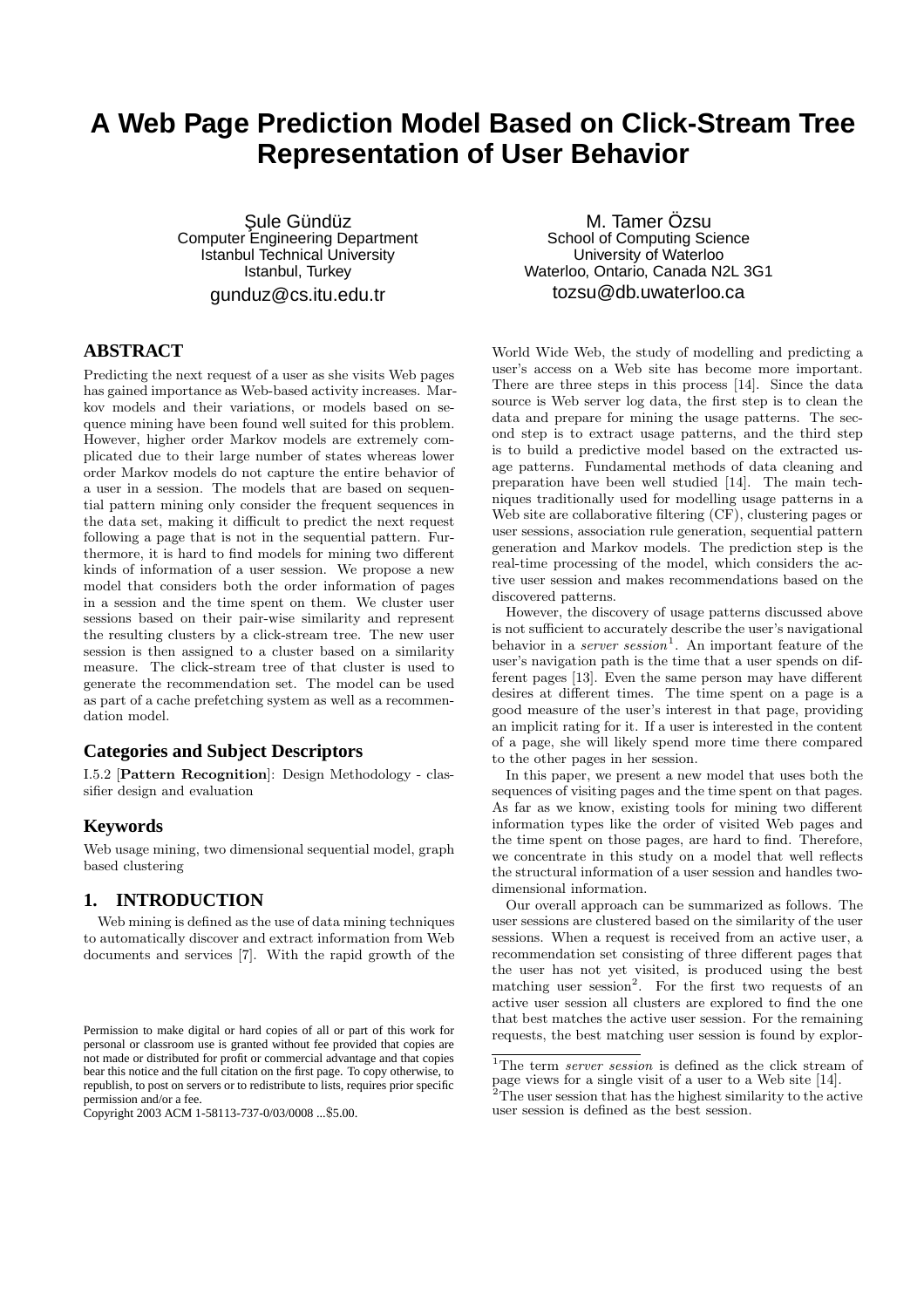ing the top- $N$  clusters that have the highest  $N$  similarity values computed using the first two requests of the active user session. The rest of the recommendations for the same active user session are made by using the top- $N$  clusters.

The novelty of our approach lies in the method by which we compute the similarity of user sessions and how we cluster them. We propose a method for calculating the similarity between all pairs of user sessions considering both the order of pages, the distance between identical pages, and the time spent on these pages. The distance between identical pages is taken into consideration, because the similarity between two user sessions also reflects the distance between identical pages as measured by the number of user requests between these pages with the same order of occurrence in these sessions. Using these pair-wise similarity values, a graph is constructed whose vertices are user sessions. An edge connecting two vertices in the graph has a weight equal to the similarity between these two user sessions. Using an efficient graph-based clustering algorithm the user sessions are clustered, and each cluster is then represented by a click-stream tree whose nodes are pages of user sessions of that cluster.

This approach to recommendation is novel and unique. The experimental results show that using time as a second dimension to the order of user requests improves the accuracy of the prediction of the next request. Equally important, these results are robust across sites with different structures. Clustering of the sessions enables us to reduce the search space and the time for producing the recommendation set.

The rest of the paper is organized as follows. Section 2 presents the proposed model. Section 3 provides detailed experimental results. In Section 4, we examine related work. Finally, in Section 5 we conclude our work.

## **2. WEB PAGE RECOMMENDATIONMODEL**

#### **2.1 Data Preparation and Cleaning**

In the experimental part of this research (Section 3), we use two sets of server logs. The first is from the NASA Kennedy Space Center server over the months of July and August 1995 [9]. The second log is from ClarkNet Web server which is a full Internet access provider for the Metro Baltimore-Washington DC area [8]. This server log was collected over the months of August and September, 1995. These are well-known data sets that have been used in other studies. For each log data set we apply the same pre-processing steps. Since the cleaning procedure is beyond the scope of this paper, the details of this procedure are not given here.

In this work, *visiting page*  $times^3$ , which are extracted during cleaning procedure, are normalized across the visiting times of the pages in the same session, such that the minimum value of normalized time is 1. For evaluating the effect of the normalization values, we try 4 different maximum values: 2, 3, 5 and 10. If a page is not in the user session, then the value of corresponding normalized time is set to 0. This normalization captures the relative importance of a page to a user in a session. The output of this step is a set of user sessions, where each user session of a length  $m$  is in the form of:  $\langle t_i, (p_{t_i}^1, p_{t_i}^2, ..., p_{t_i}^m), (T_{p_{t_i}^1}, T_{p_{t_i}^2}, ..., T_{p_{t_i}^m}) \rangle$ , where  $t_i$ is a unique session number,  $(p_{t_i}^1, p_{t_i}^2, ..., p_{t_i}^m) \subset P$  is the or-

|  | $P_4$ $P_1$ $P_2$ $P_5$ $P_3$ $P_6$ - |  |                                                                                                                                                                                                                                                    |  |
|--|---------------------------------------|--|----------------------------------------------------------------------------------------------------------------------------------------------------------------------------------------------------------------------------------------------------|--|
|  |                                       |  |                                                                                                                                                                                                                                                    |  |
|  |                                       |  |                                                                                                                                                                                                                                                    |  |
|  |                                       |  |                                                                                                                                                                                                                                                    |  |
|  |                                       |  |                                                                                                                                                                                                                                                    |  |
|  |                                       |  | $\begin{array}{cccccccccccc} P_1 & 2 & 3 & 0 & -3 & -4 & -4 & -4 \\ P_2 & -1 & 0 & 1 & -2 & -3 & -3 & -3 \\ P_4 & -1 & -2 & -1 & -1 & -2 & -2 & -2 \\ P_5 & -3 & -2 & -1 & 0 & -2 & -1 & -1 \\ - & -6 & -5 & -4 & -3 & -2 & -1 & 0 \\ \end{array}$ |  |

### Table 1: The scoring matrix for two dimensional sequences

dered user requests in session  $t_i$  and  $(T_{p_{t_i}^1}, T_{p_{t_i}^2}, ..., T_{p_{t_i}^m})$  is the corresponding normalized time values.

#### **2.2 Session Similarity Measure**

In this section, we propose a session similarity measure based on FastLSA [3] sequence alignment method. Since user sessions are ordered URL request, we can refer them as sequences of Web pages. The problem of finding the optimal sequence alignment is solved using a dynamic programming. The algorithm uses a matrix where one sequence is placed along the top of the matrix and the other one along the left side of the matrix. There is gap added to the end of each sequence which indicates the starting point of calculation of similarity score. We shall not go into the details of the algorithm since they are given in [3]. For two user session  $\langle t_i,(P_1P_2P_4P_5),(1,2,2,2)\rangle$  and  $\langle t_j,(P_4P_1P_2P_5P_3P_6),(1,2,2,$  $(2, 2, 2)$  the score matrix is given in Table 1. We have implement the algorithm with an additional module that takes into account the time spent on matching pages. We use a scoring system which helps to find the score of the optimal alignment between two sessions. In our implementation the identical matching of web pages is given a score  $s(m) = 2$ . The two dimensional score is calculated for a pair matching pages,  $p_{t_i}^l$  and  $p_{t_j}^r$  as follows:

$$
s(p_{t_i}^l, p_{t_j}^r) = s(m) \frac{\min(T_{p_{t_i}^{(l)}}, T_{p_{t_j}^{(r)}})}{\max(T_{p_{t_i}^{(l)}}, T_{p_{t_j}^{(r)}})}
$$
(1)

Each mismatching or gap inserted to the sequences is given a penalty score of  $-1$ .

The similarity between sessions is then calculated such that only the identical matching of sequences has a similarity value of 1. The similarity measure has two components, which we define as alignment score component and local similarity component. The alignment score component computes how similar the two sessions are in the region of their overlap. If the highest value of the score matrix of two sessions,  $t_i$  and  $t_j$ , is  $\sigma$  and the number of matching pages is  $M$ , then the alignment score component is:

$$
s_a(t_i, t_j) = \frac{\sigma}{s(m) * M}
$$

The intuition behind this is that the score  $\sigma$  is higher if the sessions have more consecutive matching pages. This value is normalized by the matching score and the number of matching pages. The local similarity component computes how important the overlap region is. If the length of the aligned sequences is  $L$ , the local similarity component is :

$$
s_l(t_i, t_j) = \frac{M}{L}
$$

Then the overall similarity between two sessions is given by

$$
sim(ti, tj) = sa(ti, tj) * sl(ti, tj)
$$
\n(2)

<sup>&</sup>lt;sup>3</sup>It is defined as the time difference between consecutive page requests.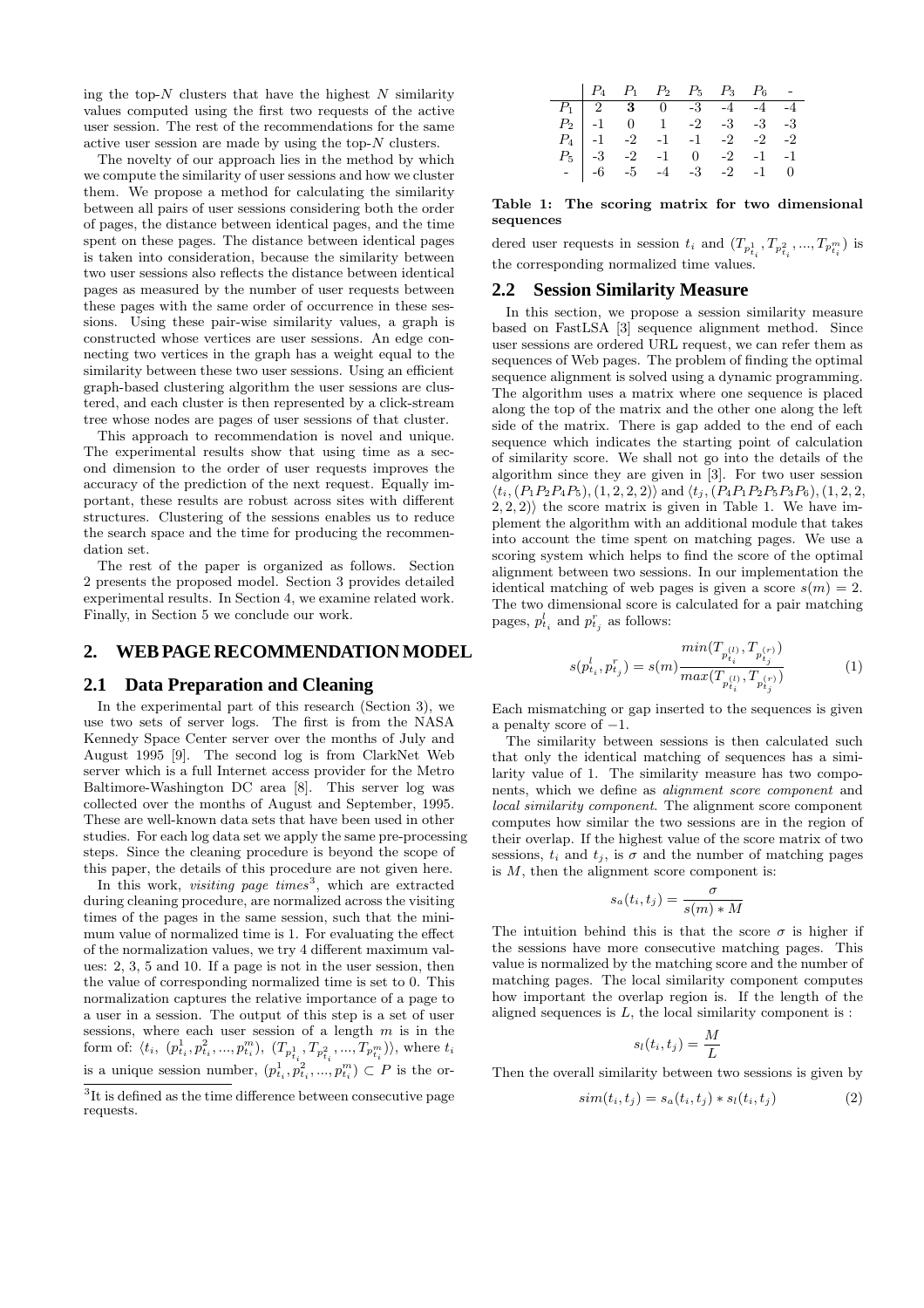## **2.3 Pairwise Clustering**

A graph is constructed whose vertices are user sessions. There is an edge between two vertices  $(S_i, S_j)$  if the similarity value between  $S_i$  and  $S_j$  computed as described in the previous subsection is greater than 0 and this edge is weighted by this similarity value. The problem of clustering user sessions is formulated as partitioning the graph  $G$  into  $k$ disjoint subgraphs  $G_m$ ,  $(m \in [1, ..., k])$  by minimizing Min-MaxCut function [6]. MinMaxCut function combines both the minimization of similarity between each subgraph and the maximization of similarity within each subgraph and is defined as:

$$
minimize \sum_{m=1}^{k} \frac{cut(G_m, G - G_m)}{\sum_{v_i, v_j \in G_m} sim(v_i, v_j)}
$$

where  $cut(G_m, G - G_m)$  is the sum of edges connecting the vertices in  $G_m$  to the rest of the vertices in graph  $G-G_m$  and  $sim(v_i, v_j)$  is the similarity value between vertices  $v_i$  and  $v_i$  calculated using the similarity metric. In this study an efficient and fast graph partitioning algorithm called Cluto is used for graph partitioning [4].

### **2.4 Cluster Representation**

The clusters created by the graph partitioning algorithm contain user sessions. Each user session in a cluster is a sequence of Web pages visited by a single user and the normalized time spent on those pages with a unique session number. We generate a click-stream-tree for each cluster. Each click-stream tree has a root node, which is labelled as "null". Each node except the root node of the click-streamtree consists of three fields: *data, count* and *next-node*. Data field consists of page number and the normalized time information of that page. Count field registers the number of sessions represented by the portion of the path arriving to that node. Next node links to the next node in the clickstream tree that has the same data field or null if there is any node with the same data field. Each click-stream tree has a data table, which consists of two fields: data field and first node that links to the first node in the click-stream tree that has the data field. The tree for each cluster is constructed by applying the algorithm given in Figure 1.

- 1: Create a root node of a click-stream tree, and label it as "null"
- 2:  $index \leftarrow 0$
- 3: while  $index \leq number of Sessions in the cluster$  do
- 4:  $Active\_Session \leftarrow t_{index}$
- 5:  $m \leftarrow 0$
- 6: Current Node  $\leftarrow$  root node of the click-stream tree

```
7: while m \leq Active\_Session length do
```

```
8: Active\_Data \leftarrow \{p_{t_{index}}^m\} \cdot \{T_{p_{t_{index}}}^m\}
```
- 9: **if** there is a *Child* of *Current* Node with the same data field then
- 10:  $Child.count + +$
- 11:  $Current\_Node \leftarrow Child$ <br>12: else
- else
- 13: create a child node of the Current Node
- 14:  $Child.data = Active\_Data$
- 15:  $Child.count = 1$
- 16:  $Current\_Node \leftarrow Child$
- 17: end if

18:  $m + +$ <br>19: end whi 19: **end while**<br>20:  $index + +$  $index + +$ 

21: end while

Figure 1: Build Click − Stream Tree Algorithm

The children of each node in the click-stream tree is ordered in the count-descending order such that a child node with bigger count is closer to its parent node. The resulting click-stream trees are then used for recommendation.

## **2.5 Recommendation Engine**

The recommendation engine is the real time component of the model that selects the best path for predicting the next request of the active user session. There is a tradeoff between the prediction accuracy of the next request and the time spent for recommendation. The speed of the recommendation engine is of great importance in on-line recommendation systems. Thus, we propose the clustering of user sessions in order to reduce the search space and represent each cluster by a click-stream tree. Given the time of the last visited page of the active user session, the model recommends three pages. The most recent visited page of the active user session contains the most important information. The click-stream tree enables us to insert the entire session of a user without any information loss. We not only store the frequent patterns in the tree but also the whole path that a user follows during her session. Besides this, the tree has a compact structure. If a path occurs more than once, only the count of its nodes is incremented. Based on the construction of the click-stream tree, a path  $(p_1, p_2, ..., p_k), (T_{p_1}, T_{p_2}, ..., T_{p_k})$  occurs in the tree  $d_k$  count times, where  $d_k$  is the data field formed by merging the page request $p_{t_i}^k$  and corresponding normalized time value  $T_{p_{t_i}^k}$  of the path.

Figure 2 presents the algorithm for finding the path that best matches the active user sessions. For the first two pages of the active user session all clusters are searched to select the best path (line 3). After the second request of the active user top- $N$  clusters that have higher recommendation scores among other clusters are selected (line 29-31) for producing further recommendation sets (line 5). To select the best path we use a backward stepping algorithm. The last visited page and normalized time of that page of the active user session are merged together to build the data field (line 10). We find from the data table of the click-stream tree of a cluster the first node that has the same data field (line 11). We start with that node and go back until the root node (or until the active user session has no more pages to compare) to calculate the similarity of that path to the active user session (line 16-19). We calculate the similarity of the optimal alignment. To obtain the recommendation score of a path, the similarity is multiplied by the relative frequency of that path, which we define as the count of the path divided by the total number of paths  $(S[cl])$  in the tree (line 20). Starting from the first node of the data field and following the next node, the recommendation score is calculated for the paths that contain the data field in the cluster (line 26). The path that has the highest recommendation score is selected as the best path for generating the recommendation set for that cluster (line 21-24). The first three children nodes of the last node of the best path is used for producing the recommendation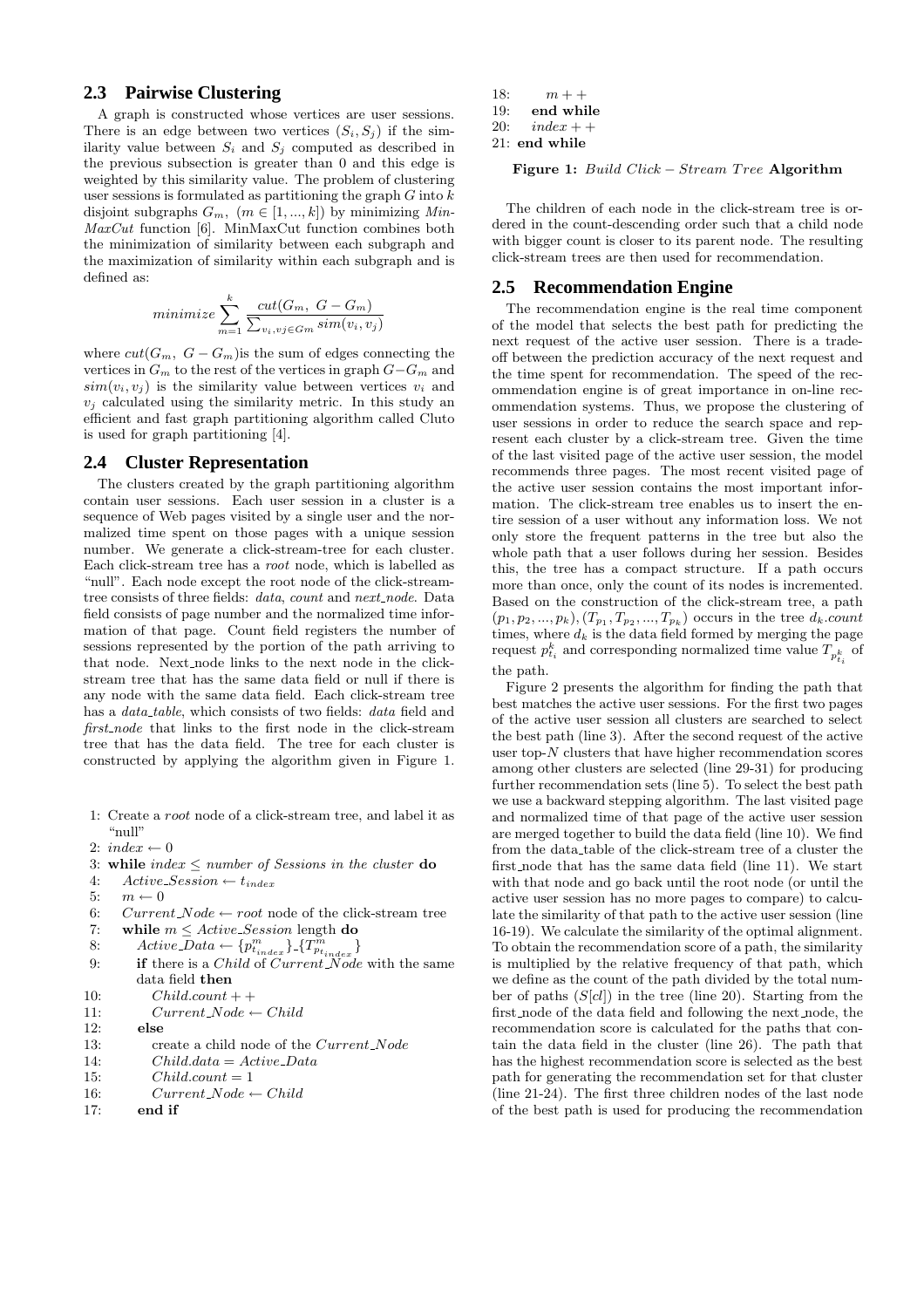set. The pages of these child nodes are recommended to the active user.

1:  $t_a \leftarrow Active \text{ User Session}$ 2: if  $t_a.length \leq 2$  then 3:  $Clusters = All Clusters$ 4: else 5:  $Clusters = Top - N Clusters$ 6: end if 7: for  $i = 0$  to NumberOfClusters do 8:  $cl = Clusters[i]$ 9:  $Sim[cl] = 0$ 10:  $d_a \leftarrow \{p_{t_a}^m\} \{T_{p_{t_a}^m}\}\$ 11:  $Node \leftarrow data\_table[cl](d_a).first\_node$ 12:  $path = null$ 13: while  $Node \neq null$  do 14:  $path = \{path\} + \{Node.data\}$ 15:  $Parent\_Node \leftarrow Node.parent$ 16: while  $Parent\_Node \neq null$  do 17:  $path = \{path\} + \{Parent\_Node.DataFrame\}$ 18:  $Parent\_Node \leftarrow Parent\_Node.Parent$ 19: end while 20:  $Sim(path) = sim(t_a, path) * Node.count/S[cl]$ 21: if  $Sim(path) > Sim[cl]$  then<br>22:  $Sim[cl] \leftarrow Sim(path)$  $Sim[cl] \leftarrow Sim(path)$ 23:  $BestPath[cl] \leftarrow path$ 24: end if 25:  $path = null$ <br>26:  $Node \leftarrow No$  $Node \leftarrow Node.next\_node$ 27: end while 28: end for 29: if  $t_a.length = 2$  then 30:  $Top-N Clusters \leftarrow N Clusters$  with highest  $Sim[cl]$ values 31: end if

Figure 2: Find Best Path Algorithm

## **3. EXPERIMENTAL RESULTS**

In this research we use two different data sets prepared for experiments as mentioned in Section 2. Approximately 30% of these cleaned sessions are randomly selected as the test set, and the remaining part as the training set.

Given the visiting time of a page in the current session, the model recommends three pages. We define the hit-ratio metric and click-soon metric as proposed in [5] to evaluate our method:

- Hit-Ratio: A hit is declared if any one of the three recommended pages is the next request of the user. The hit-ratio is the number of hits divided by the total number of recommendations made by the system.
- Click-Soon-Ratio: A Click-Soon is declared if any one of the three recommended pages is requested by the user during the active user session. The Click-Soon-Ratio is the number of click-soon divided by the total number of recommendations made by the system.

For each data set we conduct the experiment with a single click-steam tree, without the use of any clusters of user sessions, to compare the performance of the similarity metric and clustering method. The results obtained by using a single tree (see Table 2) gives us the upper bound of the prediction accuracy. In that case we do not have any side effects of the clustering algorithm or the assumptions we made for assigning the active user session to a cluster since the entire tree is searched (with significant run-time overhead, of course).

| Data Set | NT    |        |       |       | Time(ms.) |
|----------|-------|--------|-------|-------|-----------|
|          | H-R   | $CS-R$ | $H-R$ | CS-R  |           |
| NASA     | 61.61 | 99.63  | 59.9  | 95    | $3.5\,$   |
| ClarkNet | 55.76 | 100    | 51.29 | 92.25 |           |

#### Table 2: Results in % of the recommendation algorithm with one tree.  $(NT = Normalized Time, UT)$  $=$  Unity Time)

We repeat the experiments with different number of clusters changing from 5 to 30 and N ranging from 1 to 3 after the first 2 requests of the user. As mentioned in Section 2 there is a trade-off between the prediction accuracy and the time spent for recommendation. When we determine the top- $N$  clusters after the first request of the user, the recommendation is faster, but the accuracy is about 4% lower. Thus, we determine top- $N$  clusters after the first 2 requests, since the time spent for recommendation and the decrease of accuracy are in an acceptable range. In order to study the results we repeat the same experiments without considering the normalized time (Unity Time). These experiments show that normalizing time between 1 and 2 improves the prediction accuracy. The same experiments are then performed by normalizing time between 1 and 3, 1 and 5, and 1 and 10. In the case when the time is normalized between 1 and 3, and the number of clusters is 5, the method with time information performs better for NASA data set. But in other cases the method without time information outperforms. Since our method for tree construction merges the page number and time information for creating the data field of nodes, the number of data items corresponding to the same page increases if the values of normalized time changes in a wide range. For example for the NASA data set, if the time is normalized between 1 and 10, the number of data items becomes 920, since the number of pages is 92. Thus, for a page we have 10 different data items. Since we only recommend pages to the user, having different data items corresponding to one page makes the recommendation inefficient. For each experiment we register the average time spent to produce the recommendation set. Due to lack of space, we just present the results of the experiments in which the normalized time has a value between 1 and 2. All Experiments are performed on a Pentium II, 333 MHz computer with a 512 MB main memory running Microsoft Windows 2000. The programs are coded in Java.

| No.Of    | $Top-N$ |        |       |        |       |        |  |
|----------|---------|--------|-------|--------|-------|--------|--|
| Clusters |         |        | 2     |        | 3     |        |  |
|          | $H-R$   | $CS-R$ | $H-R$ | $CS-R$ | $H-R$ | $CS-R$ |  |
| 5        | 57.41   | 96.47  | 59.22 | 98.80  | 59.79 | 99.65  |  |
| 10       | 54.68   | 91.10  | 56.15 | 93.15  | 57.18 | 94.53  |  |
| 15       | 52.61   | 88.15  | 54.65 | 91.15  | 55.95 | 92.43  |  |
| 20       | 50.79   | 84.45  | 52.47 | 86.37  | 53.51 | 87.85  |  |
| 25       | 49.59   | 81.47  | 52.17 | 85.28  | 53.11 | 86.50  |  |
| 30       | 48.75   | 80.06  | 51.29 | 84.92  | 52.15 | 85.77  |  |

Table 3: Results in % of the NASA data set. Visiting time is normalized between 1 and 2.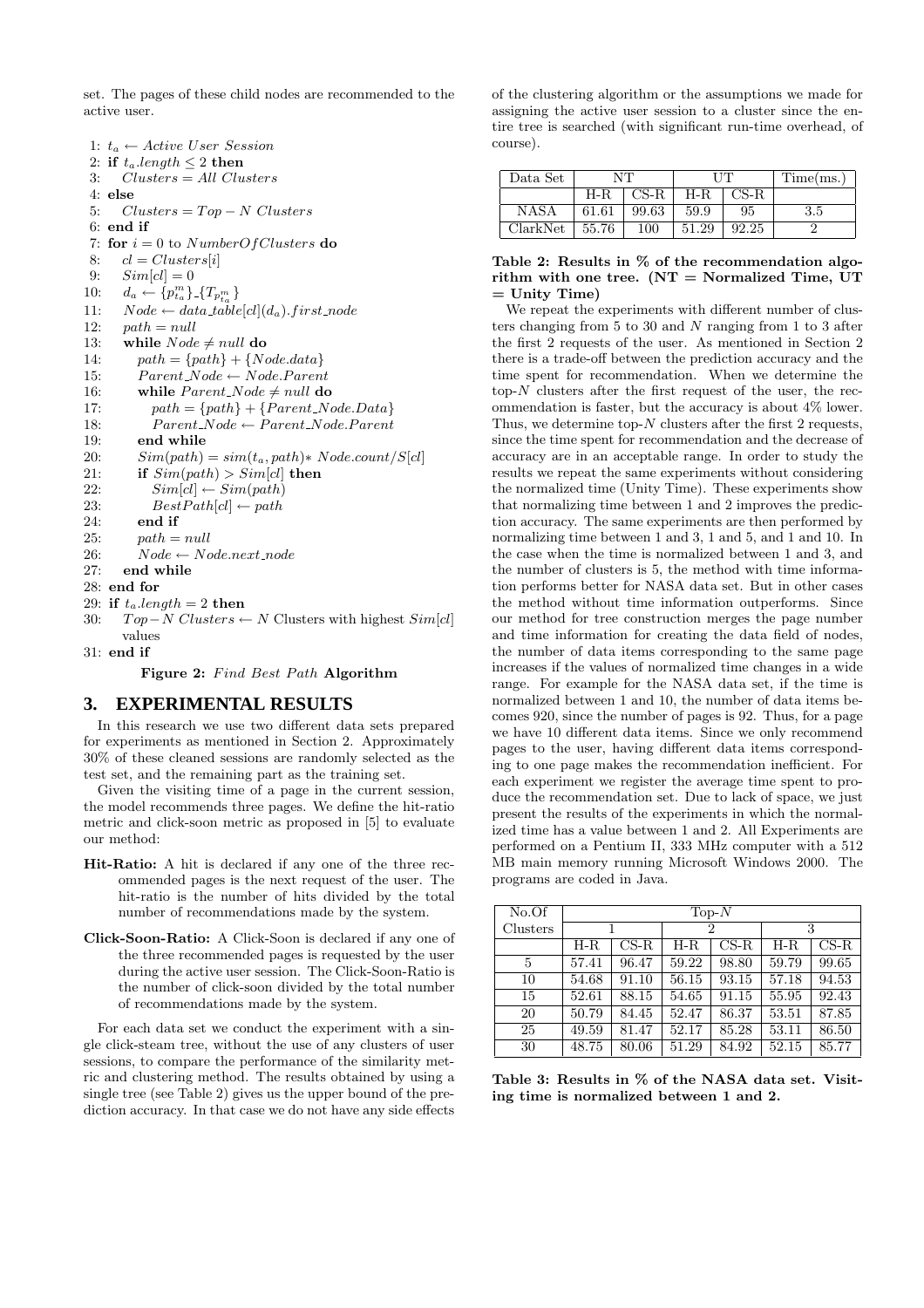| No.Of    | $Top-N$ |        |       |                          |       |        |  |  |
|----------|---------|--------|-------|--------------------------|-------|--------|--|--|
| Clusters |         |        | 2     |                          |       |        |  |  |
|          | $H-R$   | $CS-R$ | $H-R$ | $\overline{\text{CS-R}}$ | $H-R$ | $CS-R$ |  |  |
| 5        | 56.19   | 91.17  | 57.23 | 92.82                    | 57.95 | 93.89  |  |  |
| 10       | 53.92   | 88.31  | 55.07 | 89.9                     | 56.01 | 91.27  |  |  |
| 15       | 52.3    | 86.36  | 53.77 | 88.21                    | 54.68 | 89.36  |  |  |
| 20       | 48.96   | 80.69  | 50.58 | 83.01                    | 52.10 | 84.20  |  |  |
| 25       | 48.67   | 80.15  | 50.02 | 82.45                    | 50.42 | 82.98  |  |  |
| 30       | 48.33   | 79.50  | 49.37 | 81.17                    | 50.58 | 82.74  |  |  |

Table 4: Results in % of the NASA data set. Time information is ignored.

Table 3 shows the results of the NASA data set where the visiting time of pages are normalized between 1 and 2. The results in Table 4 are obtained without taking time into consideration. Table 5 and Table 6 show the results of ClarkNet data set with normalized time between 1 and 2, and without time information respectively. Figure 3 and 4 present the average time spent to produce one recommendation set using normalized time between 1 and 2. As can be seen from the figures using clustering approach reduces the time for producing the recommendation set whereas the prediction accuracy decreases but is still acceptable. If we do not use the time information, the data field of each node in the click-stream tree consists of only the page number. We perform the experiments for ClarkNet data set with different number of clusters from the experiments of NASA data set. This is done to account for the lower number of sessions and number of pages in the ClarkNet data set. As can be seen from the tables, the method that incorporates time information performs mostly better. Only in the case of large number of clusters does the ClarkNet data set have a lower prediction accuracy with time information. This is likely due to the fact that ClarkNet data set is not cleaned to the same extent as the NASA data set since ClarkNet data set does not exists anymore.



Figure 3: Average time in ms. spent to produce one recommendation set for the NASA data set

For evaluating the performance of our method, we run the experiments with the same training and test examples using 3 other recommendation methods proposed in [10, 11, 12] (these methods are discussed further in the next section). Since the hit-ratio and click-soon-ratio metrics have not performed well for the model in [10], we use the precision metric as proposed in [10] for evaluation. The precision for NASA data set is 4% and for ClarkNet data set 15%. For the method in [11] we use a sliding window with a window



Figure 4: Average time in ms. spent to produce one recommendation set for the ClarkNet data set

| No.Of    | $Top-N$ |        |       |        |       |        |  |
|----------|---------|--------|-------|--------|-------|--------|--|
| Clusters |         |        | 2     |        | 3     |        |  |
|          | $H-R$   | $CS-R$ | $H-R$ | $CS-R$ | $H-R$ | $CS-R$ |  |
| 4        | 53      | 100    | 53.84 | 100    | 54.07 | 100    |  |
| 6        | 50.53   | 97.64  | 50.81 | 97.86  | 51.40 | 98.72  |  |
| 8        | 49.65   | 97     | 50.01 | 97.20  | 50.95 | 97.86  |  |
| 10       | 48.22   | 94.07  | 48.65 | 94.86  | 49.01 | 94.82  |  |
| 20       | 39.9    | 76.9   | 41.51 | 78.85  | 42.13 | 79.50  |  |
| 30       | 35.65   | 68.34  | 37.74 | 71.75  | 39.19 | 73.57  |  |

Table 5: Results in % of the ClarkNet data set. Visiting time is normalized between 1 and 2.

size 2. The hit-ratio and click-soon-ratio for NASA data set is 47.84% and 84.41% respectively. The hit-ratio and click-soon-ratio for ClarkNet data set is 49.30% and 92.7% respectively. Since this method does not utilize clustering, we can compare these experiments to our experiments in which we use one tree. Clearly our method is superior. For the last set of experiments we use first order Markov models. The parameters of the Markov model are learned using Expectation-Maximization algorithm. The hit-ratio and click-soon-ratio for NASA data set are 52.6% and 86.3% respectively. The ClarkNet data set has for 4 clusters a hit-ratio of 50.08% and click-soon-ratio of 95.12%. These results prove that our model performs better than the previous proposed models whether we use one click-stream tree or cluster the data set.

Our model has a high click-soon-ratio, in some cases even about 100%. Thus, the model is very useful for a cache prefetching system. Besides this, the clustering approach reduces the search space when working with sites with complex architecture.

## **4. RELATED WORK**

The major classes of recommendation services are based on the discovery of navigational patterns of users. The main techniques for pattern discovery are sequential patterns, association rules, Markov models, and clustering.

There have been attempts to use association rules [11], sequential patterns [1], and Markov models [12] in recommender systems. These techniques work well for Web sites that do not have a complex structure, but experiments on complex, highly interconnected sites show that the storage space and runtime requirements of these techniques increase due to the large number of patterns for sequential pat-